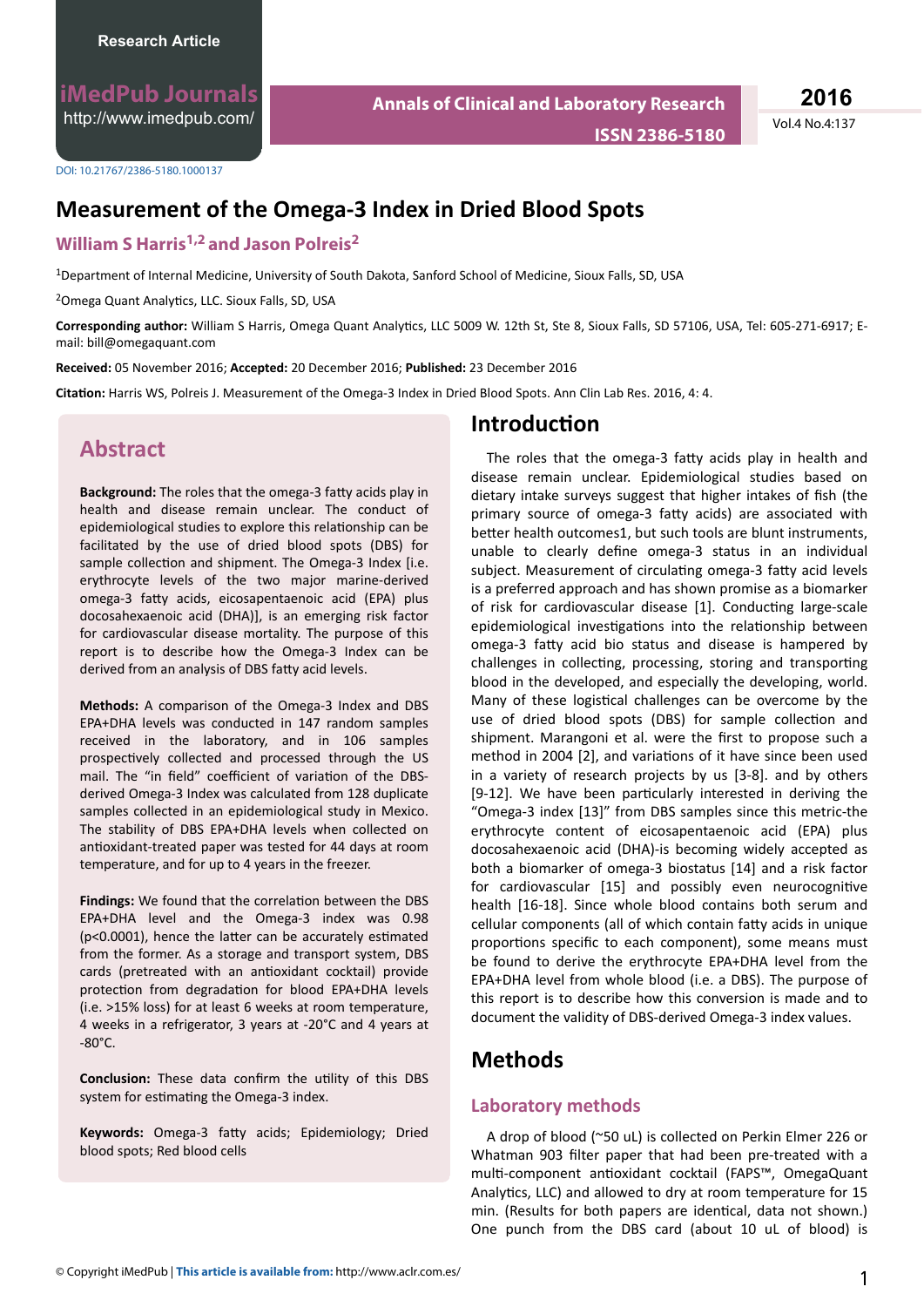transferred to a screw-cap glass vial followed by addition of mixture of methanol toluene and boron trifluoride (14%, Sigma-Aldrich, St. Louis, MO). The vial is briefly vortexed and heated in a hot bath at 100°C for 45 minutes. After cooling, HPLC grade water and hexane (EMD Chemicals, USA) are added, the tubes are recapped, vortexed and centrifuged to separate layers. An aliquot of the upper (hexane) layer is transferred to a gas chromatography (GC) vial. GC is carried out using a GC2010 Gas Chromatograph (Shimadzu Corporation, Columbia, MD) equipped with a SP2560, 100-m fused silica capillary column (0.25 mm internal diameter, 0.2 um film thickness; Supelco, Bellefonte, PA). Hydrogen (carrier and flame) is generated by hydrolysis of water, and air (flame) is compressed and filtered using equipment from Peak Scientific (Billerica, MA). Fatty acids are identified by comparison with a standard mixture of fatty acids characteristic of erythrocytes (GLC OQ-A, NuCheck Prep, Elysian, MN; this mixture is also used to construct individual fatty acid calibration curves). In addition to EPA (20:5n-3) and DHA (22:6n-3), the following 22 fatty acids (by class) are identified: saturated (14:0, 16:0, 18:0, 20:0, 22:0 24:0); cis monounsaturated (16:1, 18:1, 20:1, 24:1); trans unsaturated (16:1, 18:1, 18:2); cis n-6 polyunsaturated (18:2, 18:3, 20:2, 20:3, 20:4, 22:4, 22:5); cis n-3 polyunsaturated (18:3, 22:5). The sum of these 24 fatty acids constituted the total fatty acid content of the blood, and each individual fatty acid was expressed as a percent of the total.

#### **Derivation of the Omega-3 index from DBS samples**

In order to obtain the Omega-3 index from a DBS sample, a comparison of the former with the EPA+DHA level of the latter was made in 147 de-identified, randomly selected blood samples sent to the laboratory for analysis. Prior to centrifuging the blood tubes to isolate the erythrocyte fraction, each tube was inverted several times, opened and one drop removed and placed on a DBS card. The card was then stored for 7 days in a Ziplock bag in a drawer at room temperature. The tube was then centrifuged, an aliquot of the erythrocyte pellet was removed and analyzed for the Omega-3 index. Similarly, the DBS samples were analyzed for EPA+DHA levels. Regression analysis was conducted comparing the erythrocyte-based Omega-3 index and the DBS-derived EPA +DHA value.

In a second experiment that was designed to replicate handling of DBS samples in the "real world," we collected blood by venipuncture from 106 random subjects into EDTA tubes, and at the same time, collected one drop of blood by finger stick and placed it on a DBS card. The blood tubes were immediately processed for erythrocytes which were frozen at -80°C; the DBS samples were placed individually into return mail envelopes, the envelopes were sealed and then express shipped in batches of about 20 to colleagues in five cities around the USA. Upon receipt, the express mail envelop was opened and the individual sample envelopes, each containing a DBS sample, were sent by regular US mail back to OmegaQuant for routine analysis. When all samples had

In a third experiment, 98 de-identified, left-over blood samples collected from a local hospital laboratory were separated by fasting status: 50 non-fasting and 48 fasting (since DBS samples in practice are collected in both fasting and fed states). Comparisons between the EPA+DHA content of DBS and erythrocytes were performed as described above. Thereafter, these 98 samples were randomly separated into a 49-sample derivation and a 49-sample validation set. In the derivation set, an equation to convert DBS EPA+DHA into the erythrocyte Omega-3 index was generated, and in the validation set, that equation was used to predict the latter metric from the former. The intra-class correlation between the predicted and observed Omega-3 index values was computed using MedCalc Statistical Software version 16.8.4 (MedCalc Software bvba, Ostend, Belgium; https:// www.medcalc.org; 2016).

#### **Reproducibility of the Omega-3 Index from DBS samples**

Each batch of DBS samples tested for the Omega-3 index is run with DBS controls spotted with a high (omega-3) and low (omega-3) blood sample. Within-run imprecision is defined as the coefficients of variation (CVs) for each of these control samples. Data from 400 runs across 7 GCs over 11 months are reported here. The reproducibility of the method has also been tested under field conditions in an epidemiologic study of 1306 Mexican women from Chiapas and the Yucatan [**6**]. Samples were collected in local clinics and express mailed at ambient temperature to OmegaQuant Analytics (Sioux Falls, SD) where they were stored at -80°C. As a part of this study, 128 randomly collected blind duplicate pairs of DBS samples were blindly analyzed, and reproducibility was calculated as both the average CV and the average percent difference (APD). The time between collection and freezing at -80°C was <14 days.

#### **Minimum amount of blood needed**

For an analyte expressed as a percent of total fatty acids and not as a concentration, defining the 'lower limit of detection' is challenging. This is especially true when analyzing erythrocytes (or whole blood) where one cannot purchase samples of defined composition but must utilize samples sent to the laboratory. Accordingly, the more practical question is, "How much blood must be on the DBS card to get an accurate analysis of the Omega-3 index?" To address this question, we did triplicate analyses of blood spots ranging from 2 to 50 µL with two different blood specimens: one with a high Omega-3 index (about 9%) and one with a low index (about 3%). Our routine "volume" is about 10 µL which is the approximate amount of blood contained in 1 punch from a fully saturated DBS card.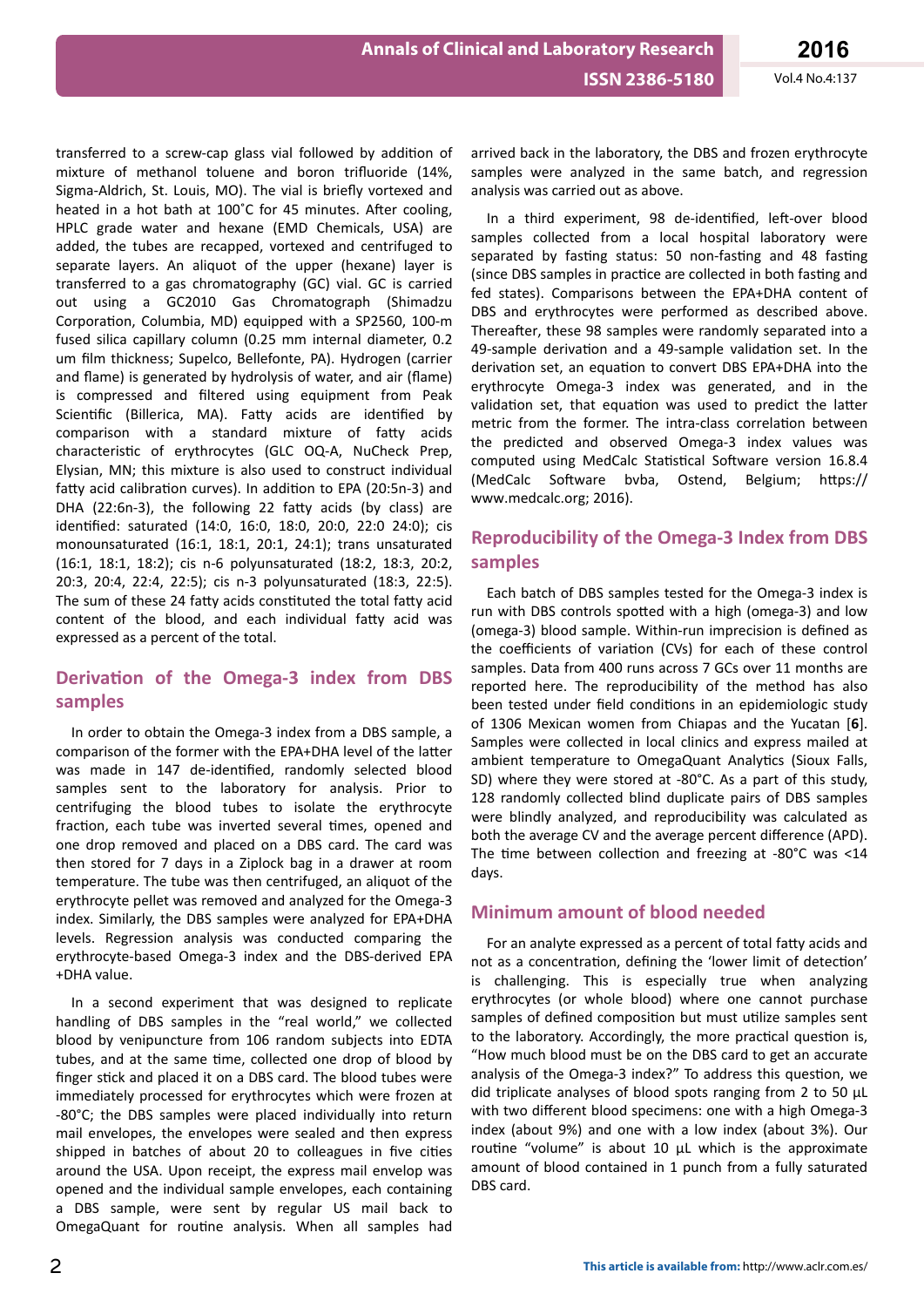**Annals of Clinical and Laboratory Research**

#### **Stability during storage of the Omega-3 index from DBS samples**

The stability of the Omega-3 index derived from DBS samples has been tested in two experiments. In the first, 3 blood samples (with Omega-3 indexes of 3.7%, 6.2% and 12.0%) were tested while stored at room temperature over 44 days with and without prior treatment of the cards with a proprietary antioxidant cocktail (FAPS™). At each time point, the three values were averaged and compared to baseline levels. Acceptable stability was defined as being within 15% of baseline values per reproducibility guidelines from the Food and Drug Administration [19]. Statistical differences between the values from the 3 anti-oxidant protected and the 3 unprotected cards at any given time point were not formally evaluated.

In the second experiment, DBS cards were pretreated with the antioxidant cocktail and then spotted with blood from 5 pools ranging in Omega-3 index from 2.2% to 10.6%. DBS cards were then stored in a refrigerator, a -20°C freezer and in a -80° freezer, and analyzed periodically over 4 weeks (refrigerator) and 4 years (freezers).

The blood samples used in the laboratory experiments were deidentified clinical samples. For the "mail-back" experiment described above, the study was approved by the Sanford Research Institutional Review Board (IRB). Samples from the study conducted in Mexico**6** were collected under a protocol approved by the IRB at National Institute of Public Health. All participants provided informed consent.

# **Results**

## **Validity of the Omega-3 Index from DBS samples: comparison with erythrocyte EPA +DHA**

The first experiment compared the DBS-derived EPA+DHA value with the erythrocyte-based Omega-3 index in 147 samples. The correlation between the two was 0.98 (P<0.0001). For the second comparison using "real world" mailed-in samples, the correlation between the EPA+DHA content of the two was  $r=0.96$  ( $p<0.0001$ ), and the  $95%$ confidence interval for the DBS-estimated Omega-3 index value was ±1%. In the third comparison using 98 fasted and fed samples to develop and validate a conversion metric, the observed Omega-3 index was reproduced with high accuracy by the predicted values **(Figure 1)**. The mean (SD) observed Omega-3 index was 4.56% (2.08%) compared to the predicted of 4.52% (1.90%) (p=0.64). The mean intra-class correlation coefficient (95% CI) was 0.96 (0.93-0.98).



erythrocyte EPA+DHA (Omega-3 index) in 98 samples. Omega-3 index= 1.0 × DBS EPA+DHA -0.000049, r=0.96.

#### **Reproducibility of the Omega-3 index from DBS samples: Within lab and in field conditions**

The in-laboratory, inter-assay coefficient of variability (CV) for a control sample with a mean Omega-3 index of 7.9% is 3.6%, and for a sample with an index of 4.6%, the CV is 4.9%. In the Mexican field study, the CV for the Omega-3 index was  $<$  5%, the APD was  $<$  4%. The CVs (and APDs) for all the fatty acids measured in DBS samples are shown in **Figure 2** as a function of their levels. For 7 of the 8 FAs present at 2% abundance or greater, the CVs and APDs were <6%.

#### **Minimum amount of blood needed**

As is evident from **Figure 3**, the Omega-3 index was unaffected by the volume of blood on the DBS card, down to 2 µL.

#### **Stability of the Omega-3 index from DBS samples: Time and temperature**

At room temperature, the Omega-3 index measured from DBS cards pretreated with the antioxidant cocktail was stable for up to 44 days, whereas storage on cards without prior antioxidant treatment resulted in >15% loss of the Omega-3 index by day 7 **(Figure 4)**. In the long-term storage experiments, the Omega-3 index was stable for 4 weeks in the refrigerator (maximum loss of 6%), for up to 3 years at -20°C (maximum loss (at 2.5 years) 13%), and for at least 4 years at -80°C (maximum loss 5.6%) **(Table 1)**.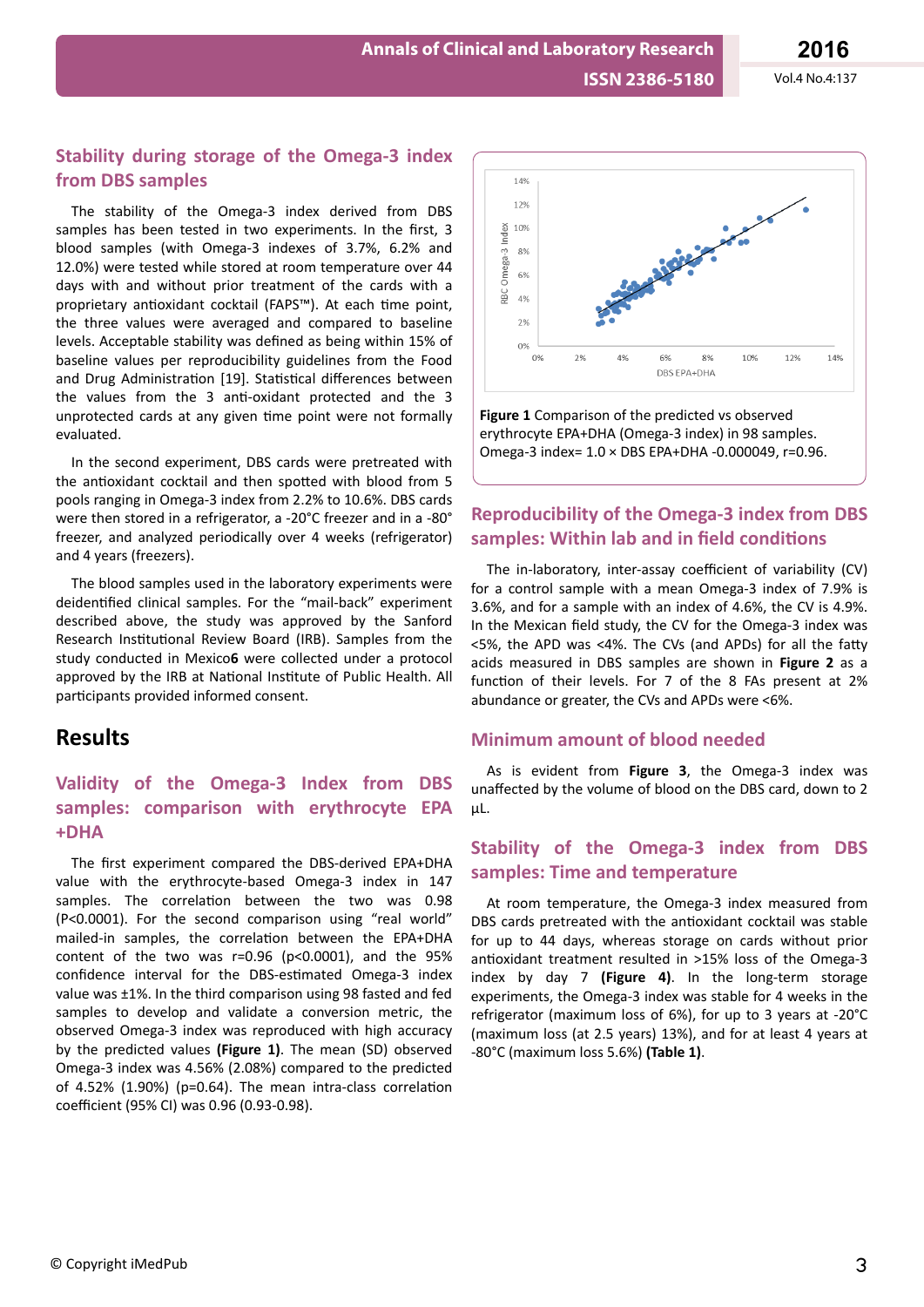

**Figure 2** Coefficients of variation (CVs; top) and average percent differences (bottom) for DBS fatty acids from 128 paired blind duplicate samples analyzed blindly from a study in Mexican women [6]. The Omega-3 index is highlighted.

## **Discussion**

The Omega-3 index has been used in a wide variety of research projects, from epidemiologic [10,20-29] to interventional [3,30-32], as a marker of omega-3 fatty acid biostatus. The index has been deduced from analysis of DBS samples in studies with U.S. soldiers deployed in Iraq [33], adolescents in the Netherlands [10], premature babies [34], vegans [3], young children in Tanzania [7], and cardiac patients in Norway [5]. Each of these studies included brief descriptions of the DBS method and alluded to its ability to derive the Omega-3 index, but none focused on the performance and validity of the test per se. This report is intended to provide that information.

Here we have shown that the Omega-3 index can be accurately derived from analysis of DBS EPA+DHA levels, with a 95% confidence band of 1 percentage point. As a storage and

transport system, DBS cards (pretreated with an antioxidant cocktail) provide protection from degradation for blood EPA +DHA levels for at least 6 weeks at room temperature, 4 weeks in a refrigerator, 3 years at -20°C and 4 years at -80°C. Without the anti-oxidant, EPA+DHA degraded by more than 15% within 1 week at room temperature. (The Omega-3 index measured on untreated DBS cards was stable for at least 26 months when stored at -80°C; data not shown). The reasons why DBS samples are more stable at room temperature than they are at -20°C is unclear, but this has been seen previously with RBC samples which are even more unstable at -20°C than DBS samples are [35]. Since the inclusion of free iron scavengers and anti-oxidants in the stored samples can significantly mitigate this problem [12], it appears that lysis of the cells in the freezer releases pro-oxidants that are remain active at -20°C, but are inactivated at -80°C.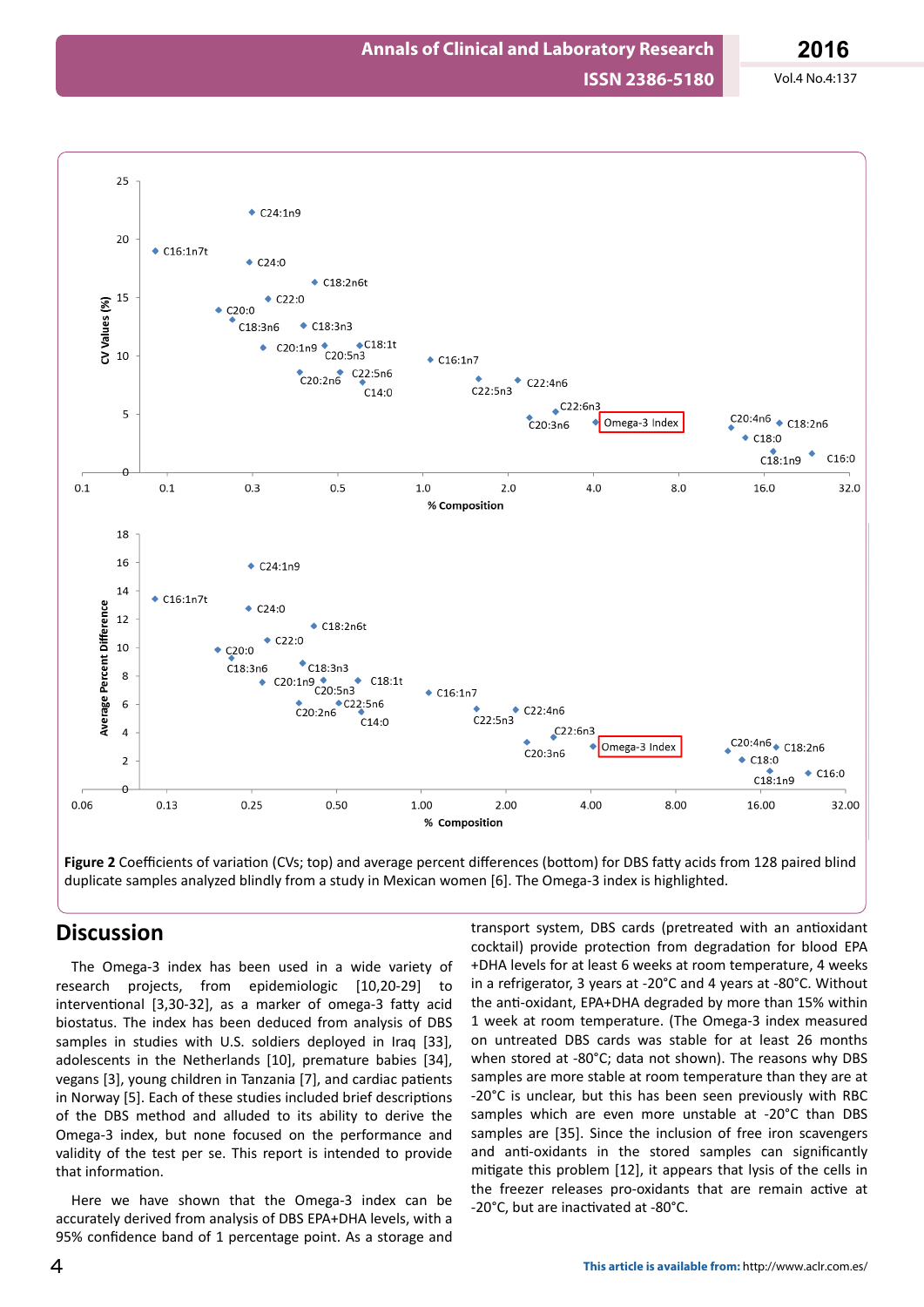| $4^{\circ}$ C   |               |          | $-20^{\circ}$ C |               |           | -80°C           |               |          |
|-----------------|---------------|----------|-----------------|---------------|-----------|-----------------|---------------|----------|
| Time            | Omega-3 Index | $%$ loss | Time            | Omega-3 Index | $%$ loss  | Time            | Omega-3 Index | % loss   |
| <b>Baseline</b> | 6.68%         |          | <b>Baseline</b> | 6.68%         |           | <b>Baseline</b> | 6.68%         |          |
| Day 4           | 6.51%         | $-2.62%$ | Day 4           | 6.64%         | $-0.66%$  | 1 month         | 6.80%         | 1.74%    |
| 1 week          | 6.32%         | $-5.37%$ | 1 week          | 6.60%         | $-1.22%$  | 3 months        | 6.82%         | 2.15%    |
| 2 weeks         | 6.59%         | $-1.37%$ | 2 weeks         | 6.75%         | 1.04%     | 6 months        | 6.78%         | 1.44%    |
| 3 weeks         | 6.24%         | $-6.62%$ | 3 weeks         | 6.44%         | $-3.49%$  | 9 months        | 6.74%         | 0.84%    |
| 4 weeks         | 6.28%         | $-5.93%$ | 4 weeks         | 6.23%         | $-7.00\%$ | 1 year          | 7.02%         | 5.16%    |
|                 |               |          | 3 months        | 6.48%         | $-3.21%$  | 1.5 years       | 6.90%         | 3.22%    |
|                 |               |          | 6 months        | 6.95%         | 4.15%     | 2 years         | 7.07%         | 5.78%    |
|                 |               |          | 9 months        | 6.77%         | 1.32%     | 2.5 years       | 6.71%         | 0.40%    |
|                 |               |          | 1 year          | 6.84%         | 2.29%     | 3 years         | 6.74%         | 0.87%    |
|                 |               |          | 1.5 years       | 6.24%         | $-6.37%$  | 4 years         | 6.31%         | $-5.56%$ |
|                 |               |          | 2 years         | 6.40%         | $-4.53%$  |                 |               |          |
|                 |               |          | 2.5 years       | 5.84%         | $-13.10%$ |                 |               |          |
|                 |               |          | 3 years         | 6.00%         | $-11.72%$ |                 |               |          |
|                 |               |          | 4 years         | 5.45%         | $-20.45%$ |                 |               |          |

Table 1 Stability of the Omega-3 index measured from dried blood spots at different temperatures and for different storage times (mean of n=5 samples analyzed at each time point).



**Figure 3** The Omega-3 index was measured in triplicate in one high (about 9%) and one low (about 3%) samples using volumes varying between 2 µL and 50 µL. The Omega-3 index can be measured in as little as  $2 \mu L$  of blood.

The use of DBS samples for whole blood fatty acid analysis was first developed and validated by Marangoni et al. [2]. They noted that samples that were intended to be stored for more than 2 weeks should be pre-treated with butylated hydroxytoluene (BHT) to preserve the long-chain highly polyunsaturated fatty acids like EPA and DHA. Others [11,36] have also examined the use of DBS systems for fatty acid analysis and explored the use of BHT and other antioxidant approaches to protect these fatty acids from degradation. Care needs to be taken when using BHT to preserve fatty acids as it may interfere with certain fatty acids depending on chromatographic conditions (in our method, myristic acid). These perform adequately per FDA guidelines (i.e. <15% difference from baseline) as did the antioxidant cocktail used in this investigation.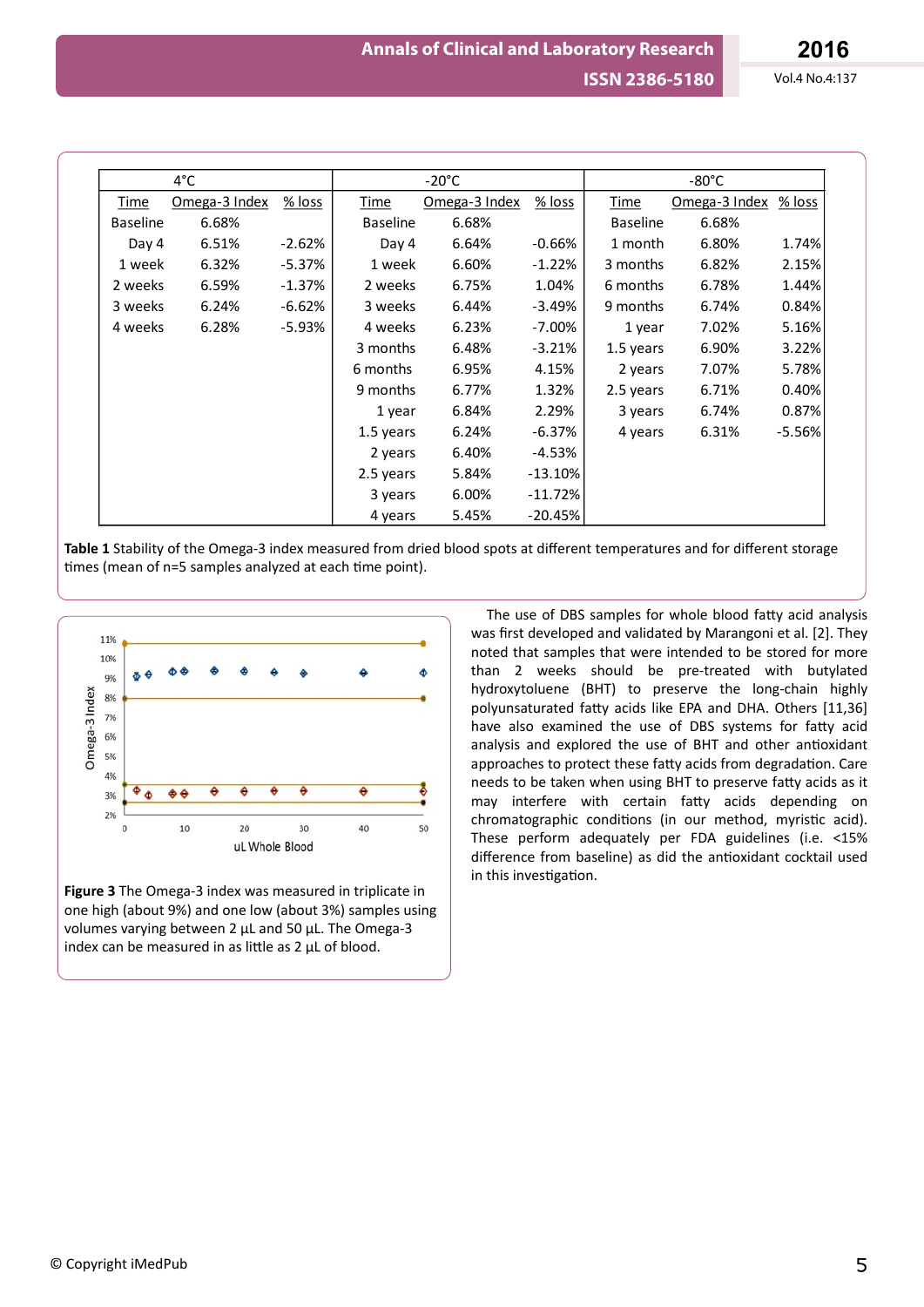

Figure 4 Three random blood samples with widely divergent Omega-3 index levels were spotted on DBS cards that had (blue line) or had not (orange line) been pre-treated with the antioxidant cocktail. The samples were stored at room temperature in a re-closable plastic bag in the dark and were removed periodically for fatty acid analysis. The dotted line represents a 15% loss from the baseline Omega-3 index value.

# **Conclusion**

These data confirm the utility of this DBS system for generating the Omega-3 index. The use of DBS testing for the Omega-3 index will facilitate research into the biological roles that the omega-3 fatty acids play in health and disease.

# **Acknowledgements**

The author gratefully recognizes the excellent technical skills of those individuals at OmegaQuant Analytics, LLC who performed the experiments described herein: Laura Hoy, Jaimie Dillon, Scott Splett and Jeremy Polreis.

# **Conflicts of interest**

Both authors are employed by OmegaQuant Analytics, LLC.

# **References**

- 1. Chowdhury R, Warnakula S, Kunutsor S, Crowe F, Ward HA, et al. (2014) Association of dietary, circulating, and supplement fatty acids with coronary risk: A systematic review and meta-analysis. Ann int med 160: 398-406.
- 2. Marangoni F, Colombo C, Galli C (2004) A method for the direct evaluation of the fatty acid status in a drop of blood from a fingertip in humans: Applicability to nutritional and epidemiological studies. Anal Biochem 326: 267-272.
- 3. Sarter B, Kelsey KS, Schwartz TA, Harris WS (2015) Blood docosahexaenoic acid and eicosapentaenoic acid in vegans: Associations with age and gender and effects of an algal-derived omega-3 fatty acid supplement. Clin nutr (Edinburgh, Scotland). 34: 212-218.
- 4. Johnston DT, Deuster PA, Harris WS, Macrae H, Dretsch MN (2013) Red blood cell omega-3 fatty acid levels and neurocognitive performance in deployed US. Servicemembers. Nutr Neurosci 16: 30-38.
- 5. Aarsetoey H, Aarsetoey R, Lindner T, Staines H, Harris WS, et al. (2011) Low levels of the omega-3 index are associated with sudden cardiac arrest and remain stable in survivors in the subacute phase. Lipids 46: 151-161.
- 6. Monge A, Harris WS, Ortiz-Panozo E, Yunes E, Cantu-Brito C, et al. (2016) Whole blood omega-3 fatty acids are inversely associated with carotid intima-media thickness in indigenous mexican women. J nutr 146: 1365-1372.
- 7. Jumbe T, Comstock SS, Hahn SL, Harris WS, Kinabo J, et al. (2016) Whole blood levels of the n-6 essential fatty acid linoleic acid are inversely associated with stunting in 2-to-6 year old tanzanian children: A cross-sectional study. PloS one 11: e0154715.
- 8. Baack ML, Puumala SE, Messier SE, Pritchett DK, Harris WS (2015) What is the relationship between gestational age and docosahexaenoic acid (dha) and arachidonic acid (ara) levels? Prostaglandins Leukot Essent Fatty Acids 100: 5-11.
- 9. Wolters M, Schlenz H, Foraita R, Galli C, Rise P, et al. (2014) Reference values of whole-blood fatty acids by age and sex from european children aged 3-8 years. Int j obesity 2: 86-98.